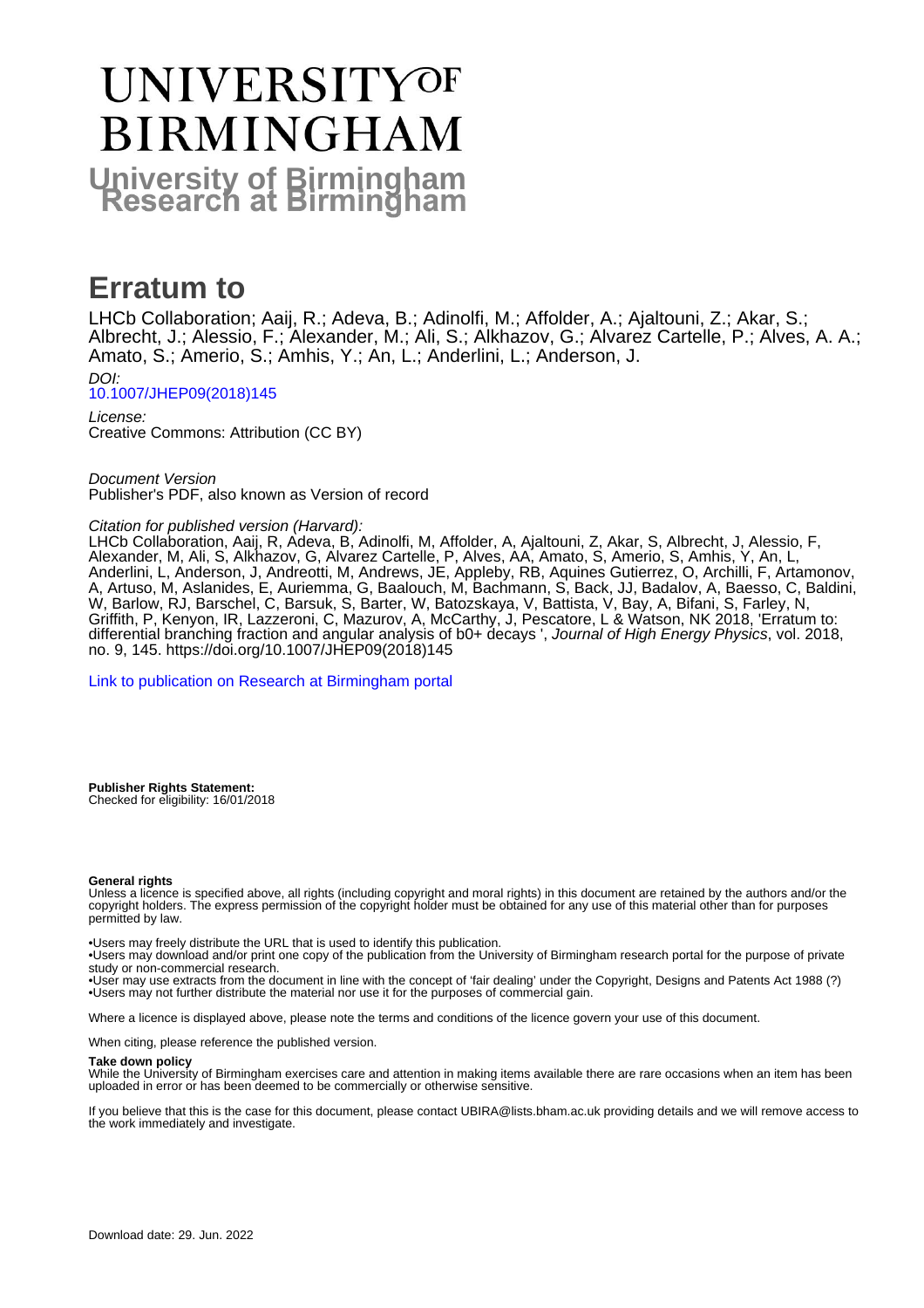PUBLISHED FOR SISSA BY 2 SPRINGER

Received: August 17, 2018 ACCEPTED: September 12, 2018 PUBLISHED: September 26, 2018

# Erratum: Differential branching fraction and angular analysis of  $\Lambda_b^0 \rightarrow \Lambda \mu^+ \mu^-$  decays



# The LHCb collaboration

E-mail: [luca.pescatore@cern.ch](mailto:luca.pescatore@cern.ch)

ERRATUM TO: [JHEP06\(2015\)115](https://doi.org/10.1007/JHEP06(2015)115)

ArXiv ePrint: [1503.07138](https://arxiv.org/abs/1503.07138)

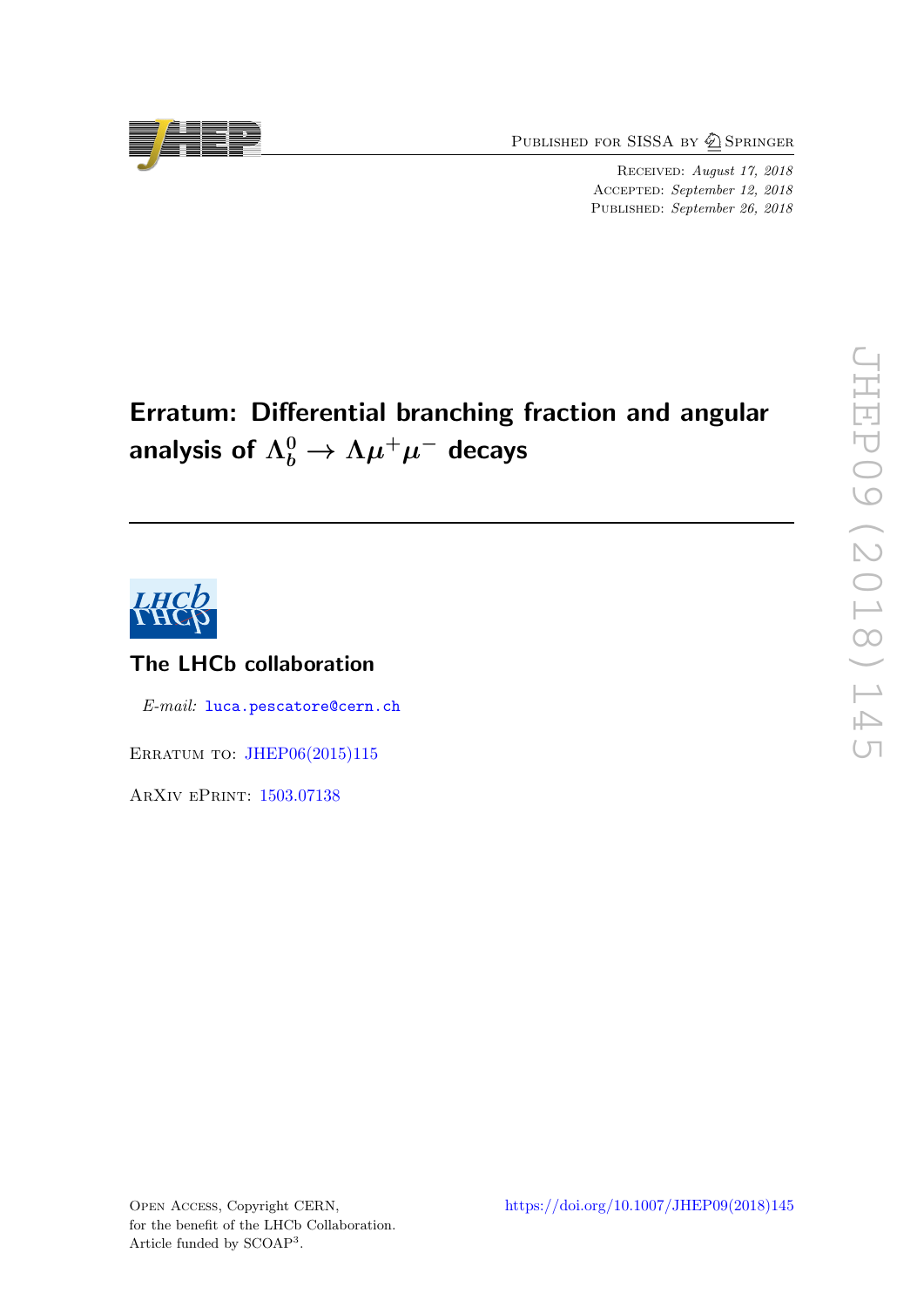JHEP09 (2018) 145 JHEP09(2018)145

The angular distribution of the dimuon system of the decays  $\Lambda_b^0 \to \Lambda \mu^+ \mu^-$  and  $\overline{\Lambda}_b^0 \to \overline{\Lambda} \mu^+ \mu^$ can be described by

$$
\frac{\mathrm{d}\Gamma}{\mathrm{d}\cos\theta_{\ell}} = \frac{3}{8}(1+\cos^2\theta_{\ell})(1-f_{\mathrm{L}}) + A_{\mathrm{FB}}^{\ell}\cos\theta_{\ell} + \frac{3}{4}f_{\mathrm{L}}\sin^2\theta_{\ell},\tag{1}
$$

where  $A_{\text{FB}}^{\ell}$  is the forward-backward asymmetry of the dimuon system and  $f_{\text{L}}$  is its longitudinal polarisation fraction. For the  $\Lambda_b^0$  decay, the angle  $\theta_\ell$  is calculated as the angle between the direction of the  $\mu^+$  lepton, in the rest frame of the dimuon pair, and the direction of the dimuon pair, in the rest frame of the  $\Lambda_b^0$  decay. The forward-backward asymmetry of the lepton pair,  $A_{\text{FB}}^{\ell}$ , is "odd" under CP conjugation and changes in sign between the  $A_b^0$ and  $\bar{\Lambda}^0_b$  decays. To compensate for this sign, the angle  $\theta_\ell$  is usually calculated from the  $\mu^-$  lepton rather than the  $\mu^+$  lepton such that  $A_{\text{FB}}^{\ell}$  can be calculated from the combined sample. This was the intended approach of this paper. Unfortunately,  $A_{\rm FB}^{\ell}$  was determined using the  $\mu^+$  lepton when determining  $\theta_\ell$  for both the  $\Lambda_b^0$  and the  $\overline{\Lambda}_b^0$  decays. Consequently, the value of  $A_{\text{FB}}^{\ell}$  in this paper corresponds to a difference  $A(A_{\text{FB}}^{\ell})$  in asymmetries between the  $\Lambda_b^0$  and  $\bar{\Lambda}_b^0$  decays rather than a proper average and is expected to be zero if  $C\!P$  is conserved. The result quoted as  $A_{\text{FB}}^{\ell}$  in this paper should therefore be interpreted as

$$
A(A_{\text{FB}}^{\ell}) = -0.05 \pm 0.09 \, (\text{stat}) \pm 0.03 \, (\text{syst}), \tag{2}
$$

and is indeed consistent with the Standard Model expectation that CP violating effects should be small in the decay  $\Lambda_b^0 \to \Lambda \mu^+ \mu^-$ . This is in itself a useful result. A measurement of  $A_{\text{FB}}^{\ell}$  has since been presented in ref. [\[1\]](#page-2-0). The results in ref. [1] supersede the corresponding results in this paper. Note, the mistake in the angular definition only affects the value of  $A_{\text{FB}}^{\ell}$  presented in the paper. The values of  $f_{\text{L}}$ ,  $A_{\text{FB}}^{h}$  and the differential branching fraction are unchanged, due to the symmetry of the efficiency model in  $\cos \theta_{\ell}$ .

Open Access. This article is distributed under the terms of the Creative Commons Attribution License [\(CC-BY 4.0\)](https://creativecommons.org/licenses/by/4.0/), which permits any use, distribution and reproduction in any medium, provided the original author(s) and source are credited.

### References

<span id="page-2-0"></span>[1] LHCb collaboration, Angular moments of the decay  $\Lambda_b^0 \to \Lambda \mu^+ \mu^-$  at low hadronic recoil, JHEP 09 [\(2018\) 146](https://doi.org/10.1007/JHEP09(2018)146) [[arXiv:1808.00264](https://arxiv.org/abs/1808.00264)] [IN[SPIRE](https://inspirehep.net/search?p=find+EPRINT+arXiv:1808.00264)].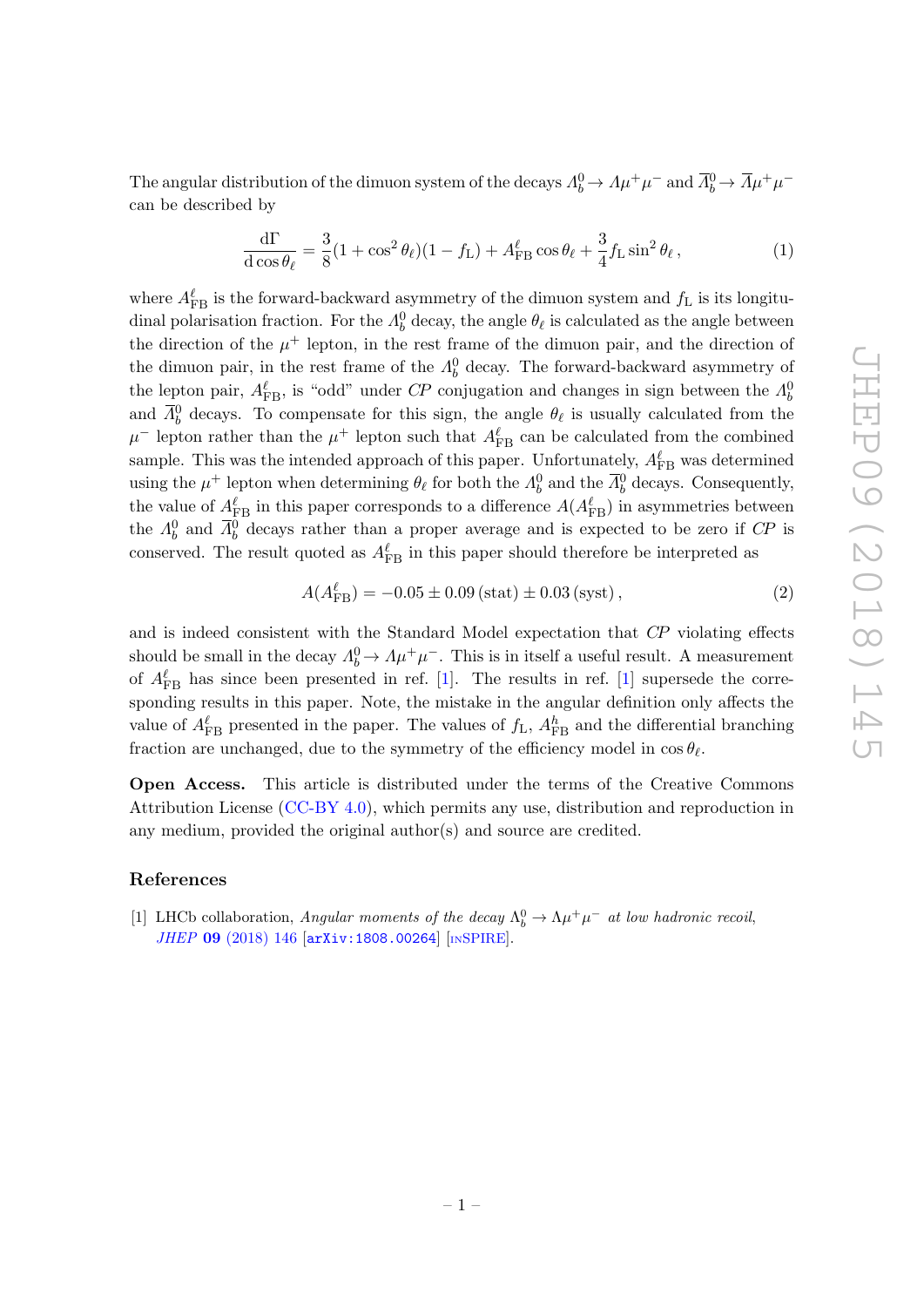## The LHCb collaboration

R. Aaij $^{41}$ , B. Adeva $^{37}$ , M. Adinolfi $^{46}$ , A. Affolder $^{52}$ , Z. Ajaltouni $^5$ , S. Akar $^6$ , J. Albrecht $^9$ , F. Alessio<sup>38</sup>, M. Alexander<sup>51</sup>, S. Ali<sup>41</sup>, G. Alkhazov<sup>30</sup>, P. Alvarez Cartelle<sup>53</sup>, A.A. Alves Jr<sup>57</sup>, S. Amato<sup>2</sup>, S. Amerio<sup>22</sup>, Y. Amhis<sup>7</sup>, L. An<sup>3</sup>, L. Anderlini<sup>17,g</sup>, J. Anderson<sup>40</sup>, M. Andreotti<sup>16,f</sup>, J.E. Andrews<sup>58</sup>, R.B. Appleby<sup>54</sup>, O. Aquines Gutierrez<sup>10</sup>, F. Archilli<sup>38</sup>, A. Artamonov<sup>35</sup>, M. Artuso<sup>59</sup>, E. Aslanides<sup>6</sup>, G. Auriemma<sup>25,n</sup>, M. Baalouch<sup>5</sup>, S. Bachmann<sup>11</sup>, J.J. Back<sup>48</sup>, A. Badalov<sup>36</sup>, C. Baesso<sup>60</sup>, W. Baldini<sup>16,38</sup>, R.J. Barlow<sup>54</sup>, C. Barschel<sup>38</sup>, S. Barsuk<sup>7</sup>, W. Barter<sup>38</sup>, V. Batozskaya<sup>28</sup>, V. Battista<sup>39</sup>, A. Bay<sup>39</sup>, L. Beaucourt<sup>4</sup>, J. Beddow<sup>51</sup>, F. Bedeschi<sup>23</sup>, I. Bediaga<sup>1</sup>, L.J. Bel<sup>41</sup>, I. Belyaev<sup>31</sup>, E. Ben-Haim<sup>8</sup>, G. Bencivenni<sup>18</sup>, S. Benson<sup>38</sup>, J. Benton<sup>46</sup>, A. Berezhnoy<sup>32</sup>, R. Bernet<sup>40</sup>, A. Bertolin<sup>22</sup>, M.-O. Bettler<sup>38</sup>, M. van Beuzekom<sup>41</sup>, A. Bien<sup>11</sup>, S. Bifani<sup>45</sup>, T. Bird<sup>54</sup>, A. Bizzeti<sup>17,*i*</sup>, T. Blake<sup>48</sup>, F. Blanc<sup>39</sup>, J. Blouw<sup>10</sup>, S. Blusk<sup>59</sup>, V. Bocci<sup>25</sup>, A. Bondar<sup>34</sup>, N. Bondar<sup>30,38</sup>, W. Bonivento<sup>15</sup>, S. Borghi<sup>54</sup>, M. Borsato<sup>7</sup>, T.J.V. Bowcock<sup>52</sup>, E. Bowen<sup>40</sup>, C. Bozzi<sup>16</sup>, S. Braun<sup>11</sup>, D. Brett<sup>54</sup>, M. Britsch<sup>10</sup>, T. Britton<sup>59</sup>, J. Brodzicka<sup>54</sup>, N.H. Brook<sup>46</sup>, A. Bursche<sup>40</sup>, J. Buytaert<sup>38</sup>, S. Cadeddu<sup>15</sup>, R. Calabrese<sup>16,f</sup>, M. Calvi<sup>20,k</sup>, M. Calvo Gomez<sup>36,p</sup>, P. Campana<sup>18</sup>, D. Campora Perez<sup>38</sup>, L. Capriotti<sup>54</sup>, A. Carbone<sup>14,d</sup>, G. Carboni<sup>24,l</sup>, R. Cardinale<sup>19,j</sup>, A. Cardini<sup>15</sup>, P. Carniti<sup>20</sup>, L. Carson<sup>50</sup>, K. Carvalho Akiba<sup>2,38</sup>, R. Casanova Mohr<sup>36</sup>, G. Casse<sup>52</sup>, L. Cassina<sup>20,k</sup>, L. Castillo Garcia<sup>38</sup>, M. Cattaneo<sup>38</sup>, Ch. Cauet<sup>9</sup>, G. Cavallero<sup>19</sup>, R. Cenci<sup>23,t</sup>, M. Charles<sup>8</sup>, Ph. Charpentier<sup>38</sup>, M. Chefdeville<sup>4</sup>, S. Chen<sup>54</sup>, S.-F. Cheung<sup>55</sup>, N. Chiapolini<sup>40</sup>, M. Chrzaszcz<sup>40,26</sup>, X. Cid Vidal<sup>38</sup>, G. Ciezarek<sup>41</sup>, P.E.L. Clarke<sup>50</sup>, M. Clemencic<sup>38</sup>, H.V. Cliff<sup>47</sup>, J. Closier<sup>38</sup>, V. Coco<sup>38</sup>, J. Cogan<sup>6</sup>, E. Cogneras<sup>5</sup>, V. Cogoni<sup>15,e</sup>, L. Cojocariu<sup>29</sup>, G. Collazuol<sup>22</sup>, P. Collins<sup>38</sup>, A. Comerma-Montells<sup>11</sup>, A. Contu<sup>15,38</sup>, A. Cook<sup>46</sup>, M. Coombes<sup>46</sup>, S. Coquereau<sup>8</sup>, G. Corti<sup>38</sup>, M. Corvo<sup>16,f</sup>, I. Counts<sup>56</sup>, B. Couturier<sup>38</sup>, G.A. Cowan<sup>50</sup>, D.C. Craik<sup>48</sup>, A.C. Crocombe<sup>48</sup>, M. Cruz Torres<sup>60</sup>, S. Cunliffe<sup>53</sup>, R. Currie<sup>53</sup>, C. D'Ambrosio<sup>38</sup>, J. Dalseno<sup>46</sup>, P.N.Y. David<sup>41</sup>, A. Davis<sup>57</sup>, K. De Bruyn<sup>41</sup>, S. De Capua<sup>54</sup>, M. De Cian<sup>11</sup>, J.M. De Miranda<sup>1</sup>, L. De Paula<sup>2</sup>, W. De Silva<sup>57</sup>, P. De Simone<sup>18</sup>, C.-T. Dean<sup>51</sup>, D. Decamp<sup>4</sup>, M. Deckenhoff<sup>9</sup>, L. Del Buono<sup>8</sup>, N. Déléage<sup>4</sup>, D. Derkach<sup>55</sup>, O. Deschamps<sup>5</sup>, F. Dettori<sup>38</sup>, B. Dey<sup>40</sup>, A. Di Canto<sup>38</sup>, F. Di Ruscio<sup>24</sup>, H. Dijkstra<sup>38</sup>, S. Donleavy<sup>52</sup>, F. Dordei<sup>11</sup>, M. Dorigo<sup>39</sup>, A. Dosil Suárez<sup>37</sup>, D. Dossett<sup>48</sup>, A. Dovbnya<sup>43</sup>, K. Dreimanis<sup>52</sup>, G. Dujany<sup>54</sup>, F. Dupertuis<sup>39</sup>, P. Durante<sup>38</sup>, R. Dzhelyadin<sup>35</sup>, A. Dziurda<sup>26</sup>, A. Dzyuba<sup>30</sup>, S. Easo<sup>49,38</sup>, U. Egede<sup>53</sup>, V. Egorychev<sup>31</sup>, S. Eidelman<sup>34</sup>, S. Eisenhardt<sup>50</sup>, U. Eitschberger<sup>9</sup>, R. Ekelhof<sup>9</sup>, L. Eklund<sup>51</sup>, I. El Rifai<sup>5</sup>, Ch. Elsasser<sup>40</sup>, S. Ely<sup>59</sup>, S. Esen<sup>11</sup>, H.M. Evans<sup>47</sup>, T. Evans<sup>55</sup>, A. Falabella<sup>14</sup>, C. Färber<sup>11</sup>, C. Farinelli<sup>41</sup>, N. Farley<sup>45</sup>, S. Farry<sup>52</sup>, R. Fay<sup>52</sup>, D. Ferguson<sup>50</sup>, V. Fernandez Albor<sup>37</sup>, F. Ferrari<sup>14</sup>, F. Ferreira Rodrigues<sup>1</sup>, M. Ferro-Luzzi<sup>38</sup>, S. Filippov<sup>33</sup>, M. Fiore<sup>16,38,f</sup>, M. Fiorini<sup>16,f</sup>, M. Firlej<sup>27</sup>, C. Fitzpatrick<sup>39</sup>, T. Fiutowski<sup>27</sup>, P. Fol<sup>53</sup>, M. Fontana<sup>10</sup>, F. Fontanelli<sup>19,j</sup>, R. Forty<sup>38</sup>, O. Francisco<sup>2</sup>, M. Frank<sup>38</sup>, C. Frei<sup>38</sup>, M. Frosini<sup>17</sup>, J. Fu<sup>21,38</sup>, E. Furfaro<sup>24,*l*</sup>, A. Gallas Torreira<sup>37</sup>, D. Galli<sup>14,*d*</sup>, S. Gallorini<sup>22,38</sup>, S. Gambetta<sup>19,j</sup>, M. Gandelman<sup>2</sup>, P. Gandini<sup>55</sup>, Y. Gao<sup>3</sup>, J. García Pardiñas<sup>37</sup>, J. Garofoli<sup>59</sup>, J. Garra Tico<sup>47</sup>, L. Garrido<sup>36</sup>, D. Gascon<sup>36</sup>, C. Gaspar<sup>38</sup>, U. Gastaldi<sup>16</sup>, R. Gauld<sup>55</sup>, L. Gavardi<sup>9</sup>, G. Gazzoni<sup>5</sup>, A. Geraci<sup>21,</sup><sup>v</sup>, D. Gerick<sup>11</sup>, E. Gersabeck<sup>11</sup>, M. Gersabeck<sup>54</sup>, T. Gershon<sup>48</sup>, Ph. Ghez<sup>4</sup>, A. Gianelle<sup>22</sup>, S. Giani<sup>39</sup>, V. Gibson<sup>47</sup>, L. Giubega<sup>29</sup>, V.V. Gligorov<sup>38</sup>, C. Göbel<sup>60</sup>, D. Golubkov<sup>31</sup>, A. Golutvin<sup>53,31,38</sup>, A. Gomes<sup>1,a</sup>, C. Gotti<sup>20,k</sup>, M. Grabalosa Gándara<sup>5</sup>, R. Graciani Diaz<sup>36</sup>, L.A. Granado Cardoso<sup>38</sup>, E. Graugés<sup>36</sup>, E. Graverini<sup>40</sup>, G. Graziani<sup>17</sup>, A. Grecu<sup>29</sup>, E. Greening<sup>55</sup>, S. Gregson<sup>47</sup>, P. Griffith<sup>45</sup>, L. Grillo<sup>11</sup>, O. Grünberg<sup>63</sup>, B. Gui<sup>59</sup>, E. Gushchin<sup>33</sup>, Yu. Guz<sup>35,38</sup>, T. Gys<sup>38</sup>, C. Hadjivasiliou<sup>59</sup>, G. Haefeli<sup>39</sup>, C. Haen<sup>38</sup>, S.C. Haines<sup>47</sup>, S. Hall<sup>53</sup>, B. Hamilton<sup>58</sup>, T. Hampson<sup>46</sup>, X. Han<sup>11</sup>, S. Hansmann-Menzemer<sup>11</sup>, N. Harnew<sup>55</sup>, S.T. Harnew<sup>46</sup>, J. Harrison<sup>54</sup>, J. He<sup>38</sup>, T. Head<sup>39</sup>,

V. Heijne<sup>41</sup>, K. Hennessy<sup>52</sup>, P. Henrard<sup>5</sup>, L. Henry<sup>8</sup>, J.A. Hernando Morata<sup>37</sup>, E. van Herwijnen<sup>38</sup>,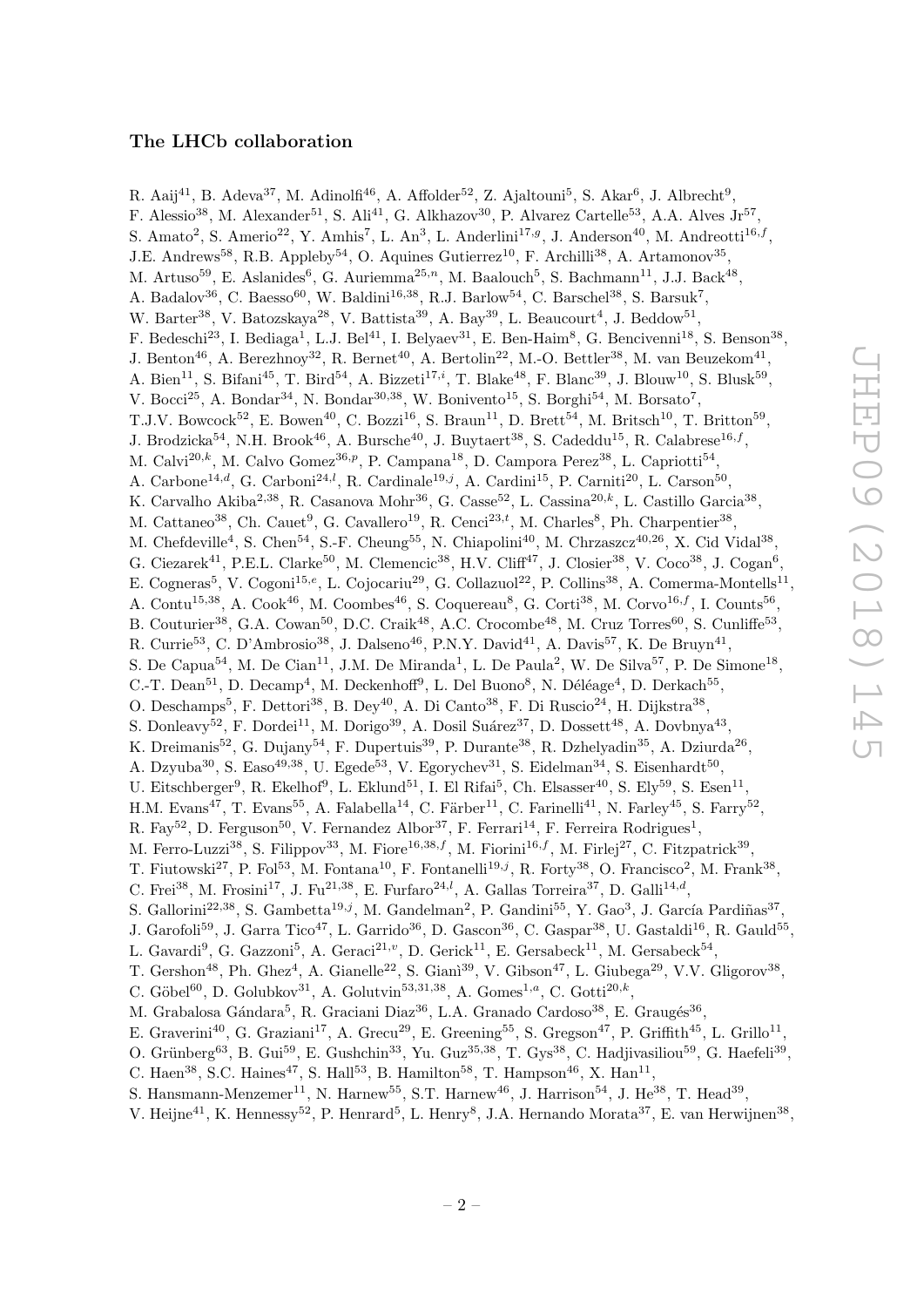M. He $6^{63}$ , A. Hicheur<sup>2</sup>, D. Hill<sup>55</sup>, M. Hoballah<sup>5</sup>, C. Hombach<sup>54</sup>, W. Hulsbergen<sup>41</sup>, T. Humair<sup>53</sup>, N. Hussain<sup>55</sup>, D. Hutchcroft<sup>52</sup>, D. Hynds<sup>51</sup>, M. Idzik<sup>27</sup>, P. Ilten<sup>56</sup>, R. Jacobsson<sup>38</sup>, A. Jaeger<sup>11</sup>, J. Jalocha<sup>55</sup>, E. Jans<sup>41</sup>, A. Jawahery<sup>58</sup>, F. Jing<sup>3</sup>, M. John<sup>55</sup>, D. Johnson<sup>38</sup>, C.R. Jones<sup>47</sup>, C. Joram<sup>38</sup>, B. Jost<sup>38</sup>, N. Jurik<sup>59</sup>, S. Kandybei<sup>43</sup>, W. Kanso<sup>6</sup>, M. Karacson<sup>38</sup>, T.M. Karbach<sup>38</sup>, S. Karodia<sup>51</sup>, M. Kelsey<sup>59</sup>, I.R. Kenyon<sup>45</sup>, M. Kenzie<sup>38</sup>, T. Ketel<sup>42</sup>, B. Khanji<sup>20,38,k</sup>, C. Khurewathanakul<sup>39</sup>, S. Klaver<sup>54</sup>, K. Klimaszewski<sup>28</sup>, O. Kochebina<sup>7</sup>, M. Kolpin<sup>11</sup>, I. Komarov<sup>39</sup>, R.F. Koopman<sup>42</sup>, P. Koppenburg<sup>41,38</sup>, M. Korolev<sup>32</sup>, L. Kravchuk<sup>33</sup>, K. Kreplin<sup>11</sup>, M. Kreps<sup>48</sup>, G. Krocker<sup>11</sup>, P. Krokovny<sup>34</sup>, F. Kruse<sup>9</sup>, W. Kucewicz<sup>26,</sup><sup>o</sup>, M. Kucharczyk<sup>26</sup>, V. Kudryavtsev<sup>34</sup>, K. Kurek<sup>28</sup>, T. Kvaratskheliya<sup>31</sup>, V.N. La Thi<sup>39</sup>, D. Lacarrere<sup>38</sup>, G. Lafferty<sup>54</sup>, A. Lai<sup>15</sup>, D. Lambert<sup>50</sup>, R.W. Lambert<sup>42</sup>, G. Lanfranchi<sup>18</sup>, C. Langenbruch<sup>48</sup>, B. Langhans<sup>38</sup>, T. Latham<sup>48</sup>, C. Lazzeroni<sup>45</sup>, R. Le Gac<sup>6</sup>, J. van Leerdam<sup>41</sup>, J.-P. Lees<sup>4</sup>, R. Lefèvre<sup>5</sup>, A. Leflat<sup>32</sup>, J. Lefrançois<sup>7</sup>, O. Leroy<sup>6</sup>, T. Lesiak<sup>26</sup>, B. Leverington<sup>11</sup>, Y. Li<sup>7</sup>, T. Likhomanenko<sup>64</sup>, M. Liles<sup>52</sup>, R. Lindner<sup>38</sup>, C. Linn<sup>38</sup>, F. Lionetto<sup>40</sup>, B. Liu<sup>15</sup>, S. Lohn<sup>38</sup>, I. Longstaff<sup>51</sup>, J.H. Lopes<sup>2</sup>, P. Lowdon<sup>40</sup>, D. Lucchesi<sup>22, r</sup>, H. Luo<sup>50</sup>, A. Lupato<sup>22</sup>, E. Luppi<sup>16, f</sup>, O. Lupton<sup>55</sup>, F. Machefert<sup>7</sup>, F. Maciuc<sup>29</sup>, O. Maev<sup>30</sup>, S. Malde<sup>55</sup>, A. Malinin<sup>64</sup>, G. Manca<sup>15,e</sup>, G. Mancinelli<sup>6</sup>, P. Manning<sup>59</sup>, A. Mapelli<sup>38</sup>, J. Maratas<sup>5</sup>, J.F. Marchand<sup>4</sup>, U. Marconi<sup>14</sup>, C. Marin Benito<sup>36</sup>, P. Marino<sup>23,38,t</sup>, R. Märki $^{39}$ , J. Marks $^{11}$ , G. Martellotti $^{25}$ , M. Martinelli $^{39}$ , D. Martinez Santos $^{42}$ , F. Martinez Vidal<sup>66</sup>, D. Martins Tostes<sup>2</sup>, A. Massafferri<sup>1</sup>, R. Matev<sup>38</sup>, A. Mathad<sup>48</sup>, Z. Mathe<sup>38</sup>, C. Matteuzzi<sup>20</sup>, A. Mauri<sup>40</sup>, B. Maurin<sup>39</sup>, A. Mazurov<sup>45</sup>, M. McCann<sup>53</sup>, J. McCarthy<sup>45</sup>, A. McNab<sup>54</sup>, R. McNulty<sup>12</sup>, B. Meadows<sup>57</sup>, F. Meier<sup>9</sup>, M. Meissner<sup>11</sup>, M. Merk<sup>41</sup>, D.A. Milanes<sup>62</sup>, M.-N. Minard<sup>4</sup>, D.S. Mitzel<sup>11</sup>, J. Molina Rodriguez<sup>60</sup>, S. Monteil<sup>5</sup>, M. Morandin<sup>22</sup>, P. Morawski<sup>27</sup>, A. Mordà<sup>6</sup>, M.J. Morello<sup>23,†</sup>, J. Moron<sup>27</sup>, A.-B. Morris<sup>50</sup>, R. Mountain<sup>59</sup>, F. Muheim<sup>50</sup>, K. Müller<sup>40</sup>, M. Mussini<sup>14</sup>, B. Muster<sup>39</sup>, P. Naik<sup>46</sup>, T. Nakada<sup>39</sup>, R. Nandakumar<sup>49</sup>, I. Nasteva<sup>2</sup>, M. Needham<sup>50</sup>, N. Neri<sup>21</sup>, S. Neubert<sup>11</sup>, N. Neufeld<sup>38</sup>, M. Neuner<sup>11</sup>, A.D. Nguyen<sup>39</sup>, T.D. Nguyen<sup>39</sup>, C. Nguyen-Mau<sup>39,q</sup>, V. Niess<sup>5</sup>, R. Niet<sup>9</sup>, N. Nikitin<sup>32</sup>, T. Nikodem<sup>11</sup>, A. Novoselov<sup>35</sup>, D.P. O'Hanlon<sup>48</sup>, A. Oblakowska-Mucha<sup>27</sup>, V. Obraztsov<sup>35</sup>, S. Ogilvy<sup>51</sup>, O. Okhrimenko<sup>44</sup>, R. Oldeman<sup>15,e</sup>, C.J.G. Onderwater<sup>67</sup>, B. Osorio Rodrigues<sup>1</sup>, J.M. Otalora Goicochea<sup>2</sup>, A. Otto<sup>38</sup>, P. Owen<sup>53</sup>, A. Oyanguren<sup>66</sup>, A. Palano<sup>13,c</sup>, F. Palombo<sup>21,u</sup>, M. Palutan<sup>18</sup>, J. Panman<sup>38</sup>, A. Papanestis<sup>49</sup>, M. Pappagallo<sup>51</sup>, L.L. Pappalardo<sup>16,f</sup>, C. Parkes<sup>54</sup>, G. Passaleva<sup>17</sup>, G.D. Patel<sup>52</sup>, M. Patel<sup>53</sup>, C. Patrignani<sup>19,j</sup>, A. Pearce<sup>54,49</sup>, A. Pellegrino<sup>41</sup>, G. Penso<sup>25,*m*</sup>, M. Pepe Altarelli<sup>38</sup>, S. Perazzini<sup>14,d</sup>, P. Perret<sup>5</sup>, L. Pescatore<sup>45</sup>, K. Petridis<sup>46</sup>, A. Petrolini<sup>19,j</sup>, E. Picatoste Olloqui<sup>36</sup>, B. Pietrzyk<sup>4</sup>, T. Pilař<sup>48</sup>, D. Pinci<sup>25</sup>, A. Pistone<sup>19</sup>, S. Playfer<sup>50</sup>, M. Plo Casasus<sup>37</sup>, T. Poikela<sup>38</sup>, F. Polci<sup>8</sup>, A. Poluektov<sup>48,34</sup>, I. Polyakov<sup>31</sup>, E. Polycarpo<sup>2</sup>, A. Popov<sup>35</sup>, D. Popov<sup>10</sup>, B. Popovici<sup>29</sup>, C. Potterat<sup>2</sup>, E. Price<sup>46</sup>, J.D. Price<sup>52</sup>, J. Prisciandaro<sup>39</sup>, A. Pritchard<sup>52</sup>, C. Prouve<sup>46</sup>, V. Pugatch<sup>44</sup>, A. Puig Navarro<sup>39</sup>, G. Punzi<sup>23,s</sup>, W. Qian<sup>4</sup>, R. Quagliani<sup>7,46</sup>, B. Rachwal<sup>26</sup>, J.H. Rademacker<sup>46</sup>, B. Rakotomiaramanana<sup>39</sup>, M. Rama<sup>23</sup>, M.S. Rangel<sup>2</sup>, I. Raniuk<sup>43</sup>, N. Rauschmayr<sup>38</sup>, G. Raven<sup>42</sup>, F. Redi<sup>53</sup>, S. Reichert<sup>54</sup>, M.M. Reid<sup>48</sup>, A.C. dos Reis<sup>1</sup>, S. Ricciardi<sup>49</sup>, S. Richards<sup>46</sup>, M. Rihl<sup>38</sup>, K. Rinnert<sup>52</sup>, V. Rives Molina<sup>36</sup>, P. Robbe<sup>7,38</sup>, A.B. Rodrigues<sup>1</sup>, E. Rodrigues<sup>54</sup>, J.A. Rodriguez Lopez<sup>62</sup>, P. Rodriguez Perez<sup>54</sup>, S. Roiser<sup>38</sup>, V. Romanovsky<sup>35</sup>, A. Romero Vidal<sup>37</sup>, M. Rotondo<sup>22</sup>, J. Rouvinet<sup>39</sup>, T. Ruf<sup>38</sup>, H. Ruiz<sup>36</sup>, P. Ruiz Valls<sup>66</sup>, J.J. Saborido Silva<sup>37</sup>, N. Sagidova<sup>30</sup>, P. Sail<sup>51</sup>, B. Saitta<sup>15,e</sup>, V. Salustino Guimaraes<sup>2</sup>, C. Sanchez Mayordomo<sup>66</sup>, B. Sanmartin Sedes<sup>37</sup>, R. Santacesaria<sup>25</sup>, C. Santamarina Rios<sup>37</sup>, E. Santovetti<sup>24,*l*</sup>, A. Sarti<sup>18,*m*</sup>, C. Satriano<sup>25,*n*</sup>, A. Satta<sup>24</sup>, D.M. Saunders<sup>46</sup>, D. Savrina<sup>31,32</sup>, M. Schiller<sup>38</sup>, H. Schindler<sup>38</sup>, M. Schlupp<sup>9</sup>, M. Schmelling<sup>10</sup>, B. Schmidt<sup>38</sup>, O. Schneider<sup>39</sup>, A. Schopper<sup>38</sup>, M.-H. Schune<sup>7</sup>, R. Schwemmer<sup>38</sup>, B. Sciascia<sup>18</sup>, A. Sciubba<sup>25,*m*</sup>, A. Semennikov<sup>31</sup>, I. Sepp<sup>53</sup>, N. Serra<sup>40</sup>, J. Serrano<sup>6</sup>, L. Sestini<sup>22</sup>, P. Seyfert<sup>11</sup>, M. Shapkin<sup>35</sup>, I. Shapoval<sup>16,43,f</sup>, Y. Shcheglov<sup>30</sup>, T. Shears<sup>52</sup>, L. Shekhtman<sup>34</sup>,

V. Shevchenko<sup>64</sup>, A. Shires<sup>9</sup>, R. Silva Coutinho<sup>48</sup>, G. Simi<sup>22</sup>, M. Sirendi<sup>47</sup>, N. Skidmore<sup>46</sup>,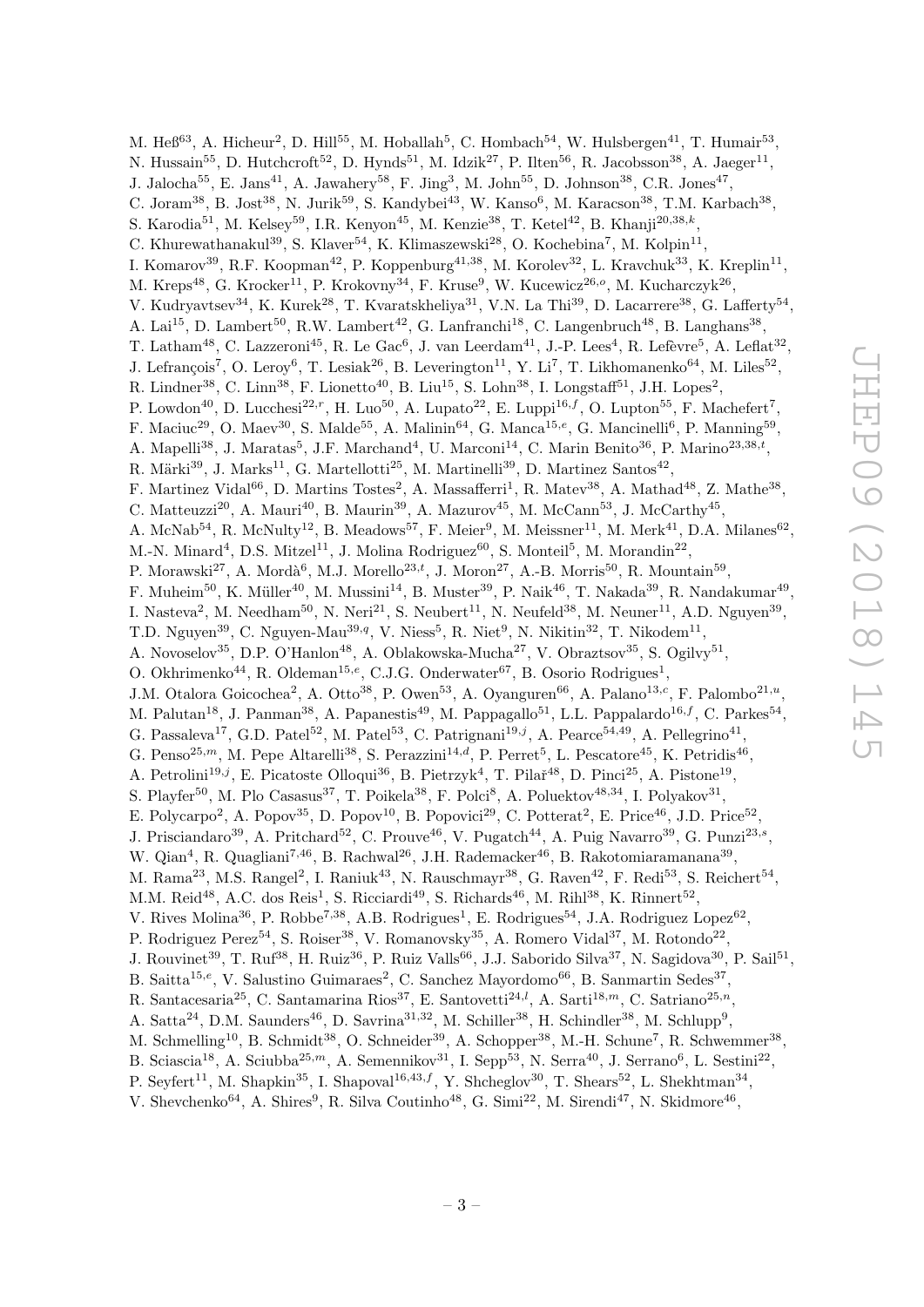I. Skillicorn<sup>51</sup>, T. Skwarnicki<sup>59</sup>, N.A. Smith<sup>52</sup>, E. Smith<sup>55,49</sup>, E. Smith<sup>53</sup>, J. Smith<sup>47</sup>, M. Smith<sup>54</sup>,

- H. Snoek<sup>41</sup>, M.D. Sokoloff<sup>57,38</sup>, F.J.P. Soler<sup>51</sup>, F. Soomro<sup>39</sup>, D. Souza<sup>46</sup>, B. Souza De Paula<sup>2</sup>,
- B. Spaan<sup>9</sup>, P. Spradlin<sup>51</sup>, S. Sridharan<sup>38</sup>, F. Stagni<sup>38</sup>, M. Stahl<sup>11</sup>, S. Stahl<sup>38</sup>, O. Steinkamp<sup>40</sup>,
- O. Stenyakin<sup>35</sup>, F. Sterpka<sup>59</sup>, S. Stevenson<sup>55</sup>, S. Stoica<sup>29</sup>, S. Stone<sup>59</sup>, B. Storaci<sup>40</sup>, S. Stracka<sup>23,t</sup>,
- M. Straticiuc<sup>29</sup>, U. Straumann<sup>40</sup>, R. Stroili<sup>22</sup>, L. Sun<sup>57</sup>, W. Sutcliffe<sup>53</sup>, K. Swientek<sup>27</sup>,
- S. Swientek<sup>9</sup>, V. Syropoulos<sup>42</sup>, M. Szczekowski<sup>28</sup>, P. Szczypka<sup>39,38</sup>, T. Szumlak<sup>27</sup>, S. T'Jampens<sup>4</sup>,
- M. Teklishyn<sup>7</sup>, G. Tellarini<sup>16,f</sup>, F. Teubert<sup>38</sup>, C. Thomas<sup>55</sup>, E. Thomas<sup>38</sup>, J. van Tilburg<sup>41</sup>,
- V. Tisserand<sup>4</sup>, M. Tobin<sup>39</sup>, J. Todd<sup>57</sup>, S. Tolk<sup>42</sup>, L. Tomassetti<sup>16,f</sup>, D. Tonelli<sup>38</sup>,
- S. Topp-Joergensen<sup>55</sup>, N. Torr<sup>55</sup>, E. Tournefier<sup>4</sup>, S. Tourneur<sup>39</sup>, K. Trabelsi<sup>39</sup>, M.T. Tran<sup>39</sup>,
- M. Tresch<sup>40</sup>, A. Trisovic<sup>38</sup>, A. Tsaregorodtsev<sup>6</sup>, P. Tsopelas<sup>41</sup>, N. Tuning<sup>41,38</sup>, A. Ukleja<sup>28</sup>,
- A. Ustyuzhanin<sup>65</sup>, U. Uwer<sup>11</sup>, C. Vacca<sup>15,e</sup>, V. Vagnoni<sup>14</sup>, G. Valenti<sup>14</sup>, A. Vallier<sup>7</sup>,
- R. Vazquez Gomez<sup>18</sup>, P. Vazquez Regueiro<sup>37</sup>, C. Vázquez Sierra<sup>37</sup>, S. Vecchi<sup>16</sup>, J.J. Velthuis<sup>46</sup>,
- M. Veltri<sup>17,h</sup>, G. Veneziano<sup>39</sup>, M. Vesterinen<sup>11</sup>, J.V. Viana Barbosa<sup>38</sup>, B. Viaud<sup>7</sup>, D. Vieira<sup>2</sup>,
- M. Vieites Diaz<sup>37</sup>, X. Vilasis-Cardona<sup>36,p</sup>, A. Vollhardt<sup>40</sup>, D. Volyanskyy<sup>10</sup>, D. Voong<sup>46</sup>,
- A. Vorobyev<sup>30</sup>, V. Vorobyev<sup>34</sup>, C. Voß<sup>63</sup>, J.A. de Vries<sup>41</sup>, R. Waldi<sup>63</sup>, C. Wallace<sup>48</sup>, R. Wallace<sup>12</sup>,
- J. Walsh<sup>23</sup>, S. Wandernoth<sup>11</sup>, J. Wang<sup>59</sup>, D.R. Ward<sup>47</sup>, N.K. Watson<sup>45</sup>, D. Websdale<sup>53</sup>,
- A. Weiden<sup>40</sup>, M. Whitehead<sup>48</sup>, D. Wiedner<sup>11</sup>, G. Wilkinson<sup>55,38</sup>, M. Wilkinson<sup>59</sup>, M. Williams<sup>38</sup>,
- M.P. Williams<sup>45</sup>, M. Williams<sup>56</sup>, F.F. Wilson<sup>49</sup>, J. Wimberley<sup>58</sup>, J. Wishahi<sup>9</sup>, W. Wislicki<sup>28</sup>,
- M. Witek<sup>26</sup>, G. Wormser<sup>7</sup>, S.A. Wotton<sup>47</sup>, S. Wright<sup>47</sup>, K. Wyllie<sup>38</sup>, Y. Xie<sup>61</sup>, Z. Xu<sup>39</sup>, Z. Yang<sup>3</sup>,
- X. Yuan<sup>34</sup>, O. Yushchenko<sup>35</sup>, M. Zangoli<sup>14</sup>, M. Zavertyaev<sup>10,b</sup>, L. Zhang<sup>3</sup>, Y. Zhang<sup>3</sup>,

A. Zhelezov<sup>11</sup>, A. Zhokhov<sup>31</sup> and L. Zhong<sup>3</sup>

- <sup>1</sup> Centro Brasileiro de Pesquisas Físicas (CBPF), Rio de Janeiro, Brazil<br><sup>2</sup> Universidade Ecdeval de Pie de Janeiro (UEPJ), Rio de Janeiro, Brazil
- <sup>2</sup> Universidade Federal do Rio de Janeiro (UFRJ), Rio de Janeiro, Brazil
- <sup>3</sup> Center for High Energy Physics, Tsinghua University, Beijing, China
- LAPP, Université Savoie Mont-Blanc, CNRS/IN2P3, Annecy-Le-Vieux, France
- $5$  Clermont Université, Université Blaise Pascal, CNRS/IN2P3, LPC, Clermont-Ferrand, France
- $6$  CPPM, Aix-Marseille Université, CNRS/IN2P3, Marseille, France
- LAL, Université Paris-Sud, CNRS/IN2P3, Orsay, France
- LPNHE, Université Pierre et Marie Curie, Université Paris Diderot, CNRS/IN2P3, Paris, France
- $9$  Fakultät Physik, Technische Universität Dortmund, Dortmund, Germany
- $10$  Max-Planck-Institut für Kernphysik (MPIK), Heidelberg, Germany
- $11$  Physikalisches Institut, Ruprecht-Karls-Universität Heidelberg, Heidelberg, Germany
- $12$  School of Physics, University College Dublin, Dublin, Ireland
- <sup>13</sup> Sezione INFN di Bari, Bari, Italy
- <sup>14</sup> Sezione INFN di Bologna, Bologna, Italy
- <sup>15</sup> Sezione INFN di Cagliari, Cagliari, Italy
- <sup>16</sup> Sezione INFN di Ferrara, Ferrara, Italy
- <sup>17</sup> Sezione INFN di Firenze, Firenze, Italy
- <sup>18</sup> Laboratori Nazionali dell'INFN di Frascati, Frascati, Italy
- <sup>19</sup> Sezione INFN di Genova, Genova, Italy
- <sup>20</sup> Sezione INFN di Milano Bicocca, Milano, Italy
- <sup>21</sup> Sezione INFN di Milano, Milano, Italy
- <sup>22</sup> Sezione INFN di Padova, Padova, Italy
- <sup>23</sup> Sezione INFN di Pisa, Pisa, Italy<br><sup>24</sup> Serieure INFN di Perus Ten Venez
- Sezione INFN di Roma Tor Vergata, Roma, Italy
- <sup>25</sup> Sezione INFN di Roma La Sapienza, Roma, Italy
- <sup>26</sup> Henryk Niewodniczanski Institute of Nuclear Physics Polish Academy of Sciences, Kraków, Poland  $27$  AGH  $-$  University of Science and Technology, Faculty of Physics and Applied Computer Science,
- Kraków, Poland
- <sup>28</sup> National Center for Nuclear Research (NCBJ), Warsaw, Poland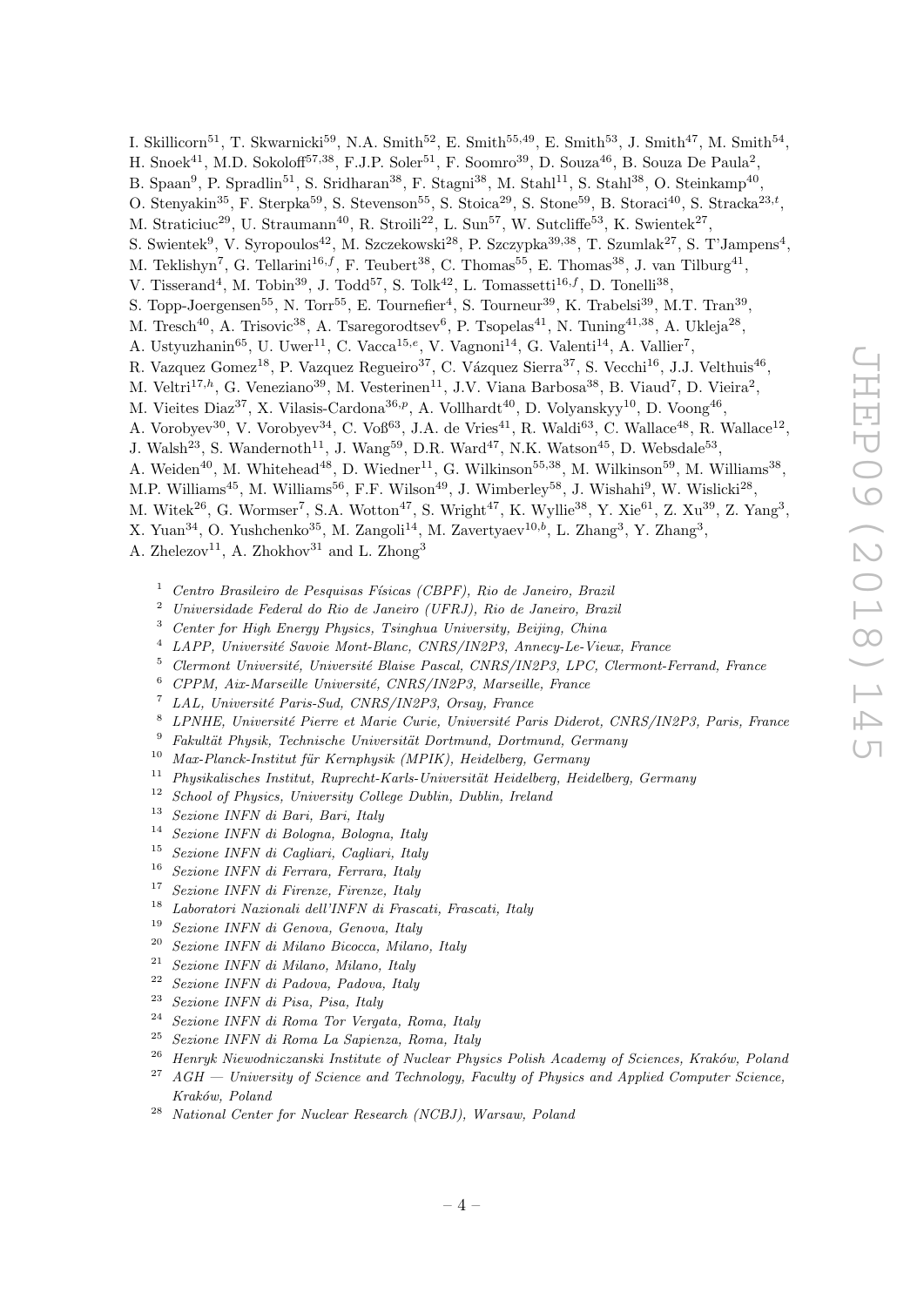- <sup>29</sup> Horia Hulubei National Institute of Physics and Nuclear Engineering, Bucharest-Magurele, Romania
- <sup>30</sup> Petersburg Nuclear Physics Institute (PNPI), Gatchina, Russia<br><sup>31</sup> Institute of Theoretical and Experimental Physics (ITEP) Mos
- Institute of Theoretical and Experimental Physics (ITEP), Moscow, Russia
- <sup>32</sup> Institute of Nuclear Physics, Moscow State University (SINP MSU), Moscow, Russia
- <sup>33</sup> Institute for Nuclear Research of the Russian Academy of Sciences (INR RAN), Moscow, Russia<br><sup>34</sup> Pudler Institute of Nuclear Physics (SP RAS) and Neusclipph State University Neusclipph
- <sup>34</sup> Budker Institute of Nuclear Physics (SB RAS) and Novosibirsk State University, Novosibirsk, Russia
- <sup>35</sup> Institute for High Energy Physics (IHEP), Protvino, Russia
- <sup>36</sup> Universitat de Barcelona, Barcelona, Spain
- $37$  Universidad de Santiago de Compostela, Santiago de Compostela, Spain<br> $38$  European Operainstian for Nuclear Becessal (CEBN), Canava Suitearl
- <sup>38</sup> European Organization for Nuclear Research (CERN), Geneva, Switzerland
- $39$  Ecole Polytechnique Fédérale de Lausanne (EPFL), Lausanne, Switzerland
- $^{40}$  Physik-Institut, Universität Zürich, Zürich, Switzerland
- <sup>41</sup> Nikhef National Institute for Subatomic Physics, Amsterdam, The Netherlands
- <sup>42</sup> Nikhef National Institute for Subatomic Physics and VU University Amsterdam, Amsterdam, The Netherlands
- <sup>43</sup> NSC Kharkiv Institute of Physics and Technology (NSC KIPT), Kharkiv, Ukraine<br><sup>44</sup> Institute for Newless Peacemah of the National Academy of Sciences (KINR), Kaive
- <sup>44</sup> Institute for Nuclear Research of the National Academy of Sciences (KINR), Kyiv, Ukraine
- <sup>45</sup> University of Birmingham, Birmingham, United Kingdom
- <sup>46</sup> H.H. Wills Physics Laboratory, University of Bristol, Bristol, United Kingdom
- <sup>47</sup> Cavendish Laboratory, University of Cambridge, Cambridge, United Kingdom
- <sup>48</sup> Department of Physics, University of Warwick, Coventry, United Kingdom
- <sup>49</sup> STFC Rutherford Appleton Laboratory, Didcot, United Kingdom<br> $^{50}$  School of Physics and Actronomy, University of Edinburgh Edin
- <sup>50</sup> School of Physics and Astronomy, University of Edinburgh, Edinburgh, United Kingdom
- <sup>51</sup> School of Physics and Astronomy, University of Glasgow, Glasgow, United Kingdom
- <sup>52</sup> Oliver Lodge Laboratory, University of Liverpool, Liverpool, United Kingdom
- <sup>53</sup> Imperial College London, London, United Kingdom
- <sup>54</sup> School of Physics and Astronomy, University of Manchester, Manchester, United Kingdom
- <sup>55</sup> Department of Physics, University of Oxford, Oxford, United Kingdom
- <sup>56</sup> Massachusetts Institute of Technology, Cambridge, MA, United States
- $^{57}$  University of Cincinnati, Cincinnati, OH, United States  $^{58}$ , University of Manulumber Cillers Dark MD, United States
- $^{58}$  University of Maryland, College Park, MD, United States<br> $^{59}$  Sympauge University, Sympauge NV, United States
- <sup>59</sup> Syracuse University, Syracuse, NY, United States
- $60$  Pontifícia Universidade Católica do Rio de Janeiro (PUC-Rio), Rio de Janeiro, Brazil, associated  $to$   $\frac{2}{3}$
- $61$  Institute of Particle Physics, Central China Normal University, Wuhan, Hubei, China, associated to <sup>3</sup>
- $62$  Departamento de Fisica, Universidad Nacional de Colombia, Bogota, Colombia, associated to  $8$
- $63$  Institut für Physik, Universität Rostock, Rostock, Germany, associated to  $11$
- $64$  National Research Centre Kurchatov Institute, Moscow, Russia, associated to  $31$
- $65$  Yandex School of Data Analysis, Moscow, Russia, associated to  $31$
- <sup>66</sup> Instituto de Fisica Corpuscular (IFIC), Universitat de Valencia-CSIC, Valencia, Spain, associated  $to$  36
- $67$  Van Swinderen Institute, University of Groningen, Groningen, The Netherlands, associated to  $^{41}$
- Universidade Federal do Triângulo Mineiro (UFTM), Uberaba-MG, Brazil
- <sup>b</sup> P.N. Lebedev Physical Institute, Russian Academy of Science (LPI RAS), Moscow, Russia
- $c$  Università di Bari, Bari, Italy
- Università di Bologna, Bologna, Italy
- $e$  Università di Cagliari, Cagliari, Italy
- $f$  Università di Ferrara, Ferrara, Italy